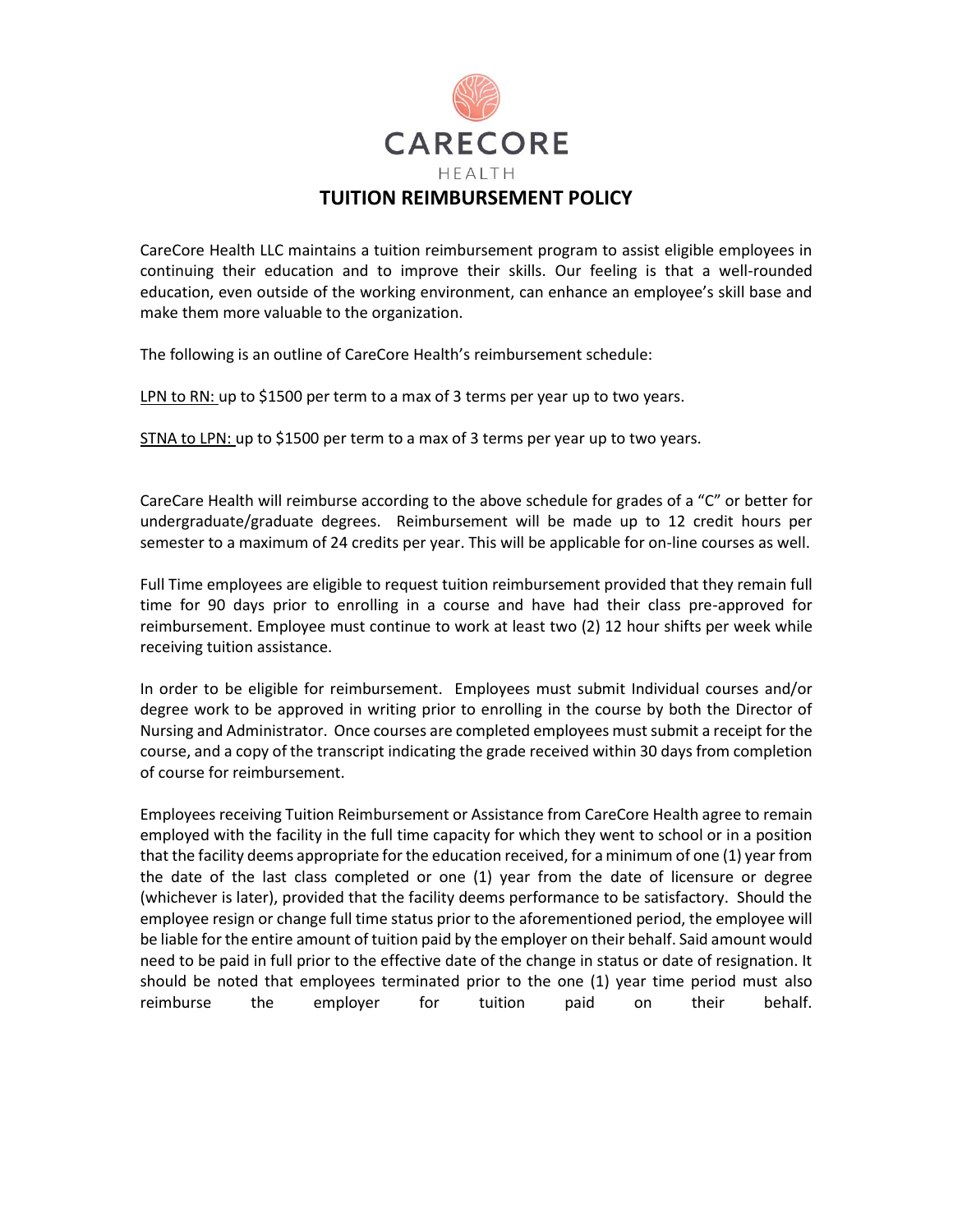

| <b>Course Expenses:</b> |                                                                                        |
|-------------------------|----------------------------------------------------------------------------------------|
| $Tution: \xi$           |                                                                                        |
|                         | Development objective (what long-term goal is this program/course intended to help you |
| reach):                 |                                                                                        |
|                         |                                                                                        |
|                         |                                                                                        |

If seeking a degree program, please attach a brief outline of the courses included in the program from the college catalog or program brochure (necessary for initial request only).

\_\_\_\_\_\_\_\_\_\_\_\_\_\_\_\_\_\_\_\_\_\_\_\_\_\_\_\_\_\_\_\_\_\_\_\_\_\_\_\_\_\_\_\_\_\_\_\_\_\_\_\_\_\_\_\_\_\_\_\_\_\_\_\_\_\_\_\_\_\_\_\_

I understand that if this request is approved, reimbursement will be contingent upon successful completion (a grade of **C** or better) of each course and submission of all receipts and paid bills within 30 days thereafter. I further understand that failure to successfully complete any course(s) will result in an obligation to repay CareCore Health the amount of tuition advanced.

Employee Signature

\_\_\_\_\_\_\_\_\_\_\_\_\_\_\_\_\_\_\_\_\_\_\_\_\_\_\_\_\_\_\_\_\_\_\_

\_\_\_\_\_\_\_\_\_\_\_\_\_\_\_\_\_\_\_\_\_\_\_\_\_\_\_\_\_\_\_\_\_\_\_

Date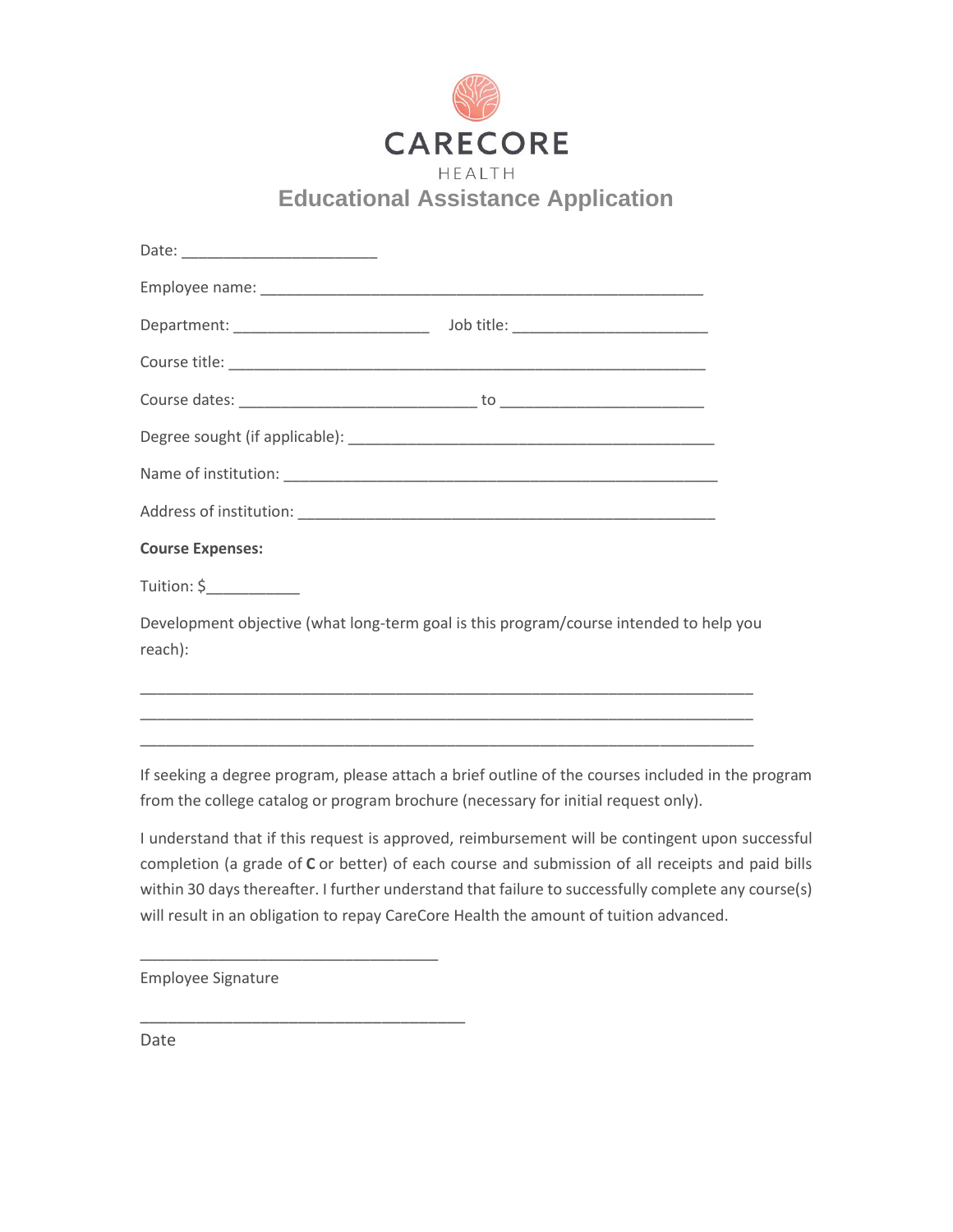

| [] Approved [] Not approved                                                                                           |  |
|-----------------------------------------------------------------------------------------------------------------------|--|
|                                                                                                                       |  |
|                                                                                                                       |  |
|                                                                                                                       |  |
| Does this application meet the established guidelines of the educational assistance program<br>policy? [ ] Yes [ ] No |  |
| Was this expense included in the department budget?                                                                   |  |
| [ ] Yes [ ] No                                                                                                        |  |
|                                                                                                                       |  |
| Department manager signature                                                                                          |  |
|                                                                                                                       |  |
| Date                                                                                                                  |  |
|                                                                                                                       |  |

## **ADMINISTRATOR'S APPROVAL**

This request is [ ] Approved [ ] Not approved

\_\_\_\_\_\_\_\_\_\_\_\_\_\_\_\_\_\_\_\_\_\_\_\_\_\_\_\_\_\_\_\_\_\_\_\_\_\_\_\_\_\_\_\_\_\_\_\_\_\_\_\_\_\_

Reason (if not approved): \_\_\_\_\_\_\_\_\_\_\_\_\_\_\_\_\_\_\_\_\_\_\_\_\_\_\_\_\_\_\_\_\_\_\_\_\_\_\_\_\_\_\_\_\_\_\_\_\_\_\_\_\_

Administrator's signature

\_\_\_\_\_\_\_\_\_\_\_\_\_\_\_\_\_\_\_\_\_\_\_\_\_\_\_\_\_\_\_\_\_\_

\_\_\_\_\_\_\_\_\_\_\_\_\_\_\_\_\_\_\_\_\_\_\_\_\_\_\_\_\_\_\_\_\_\_

Date